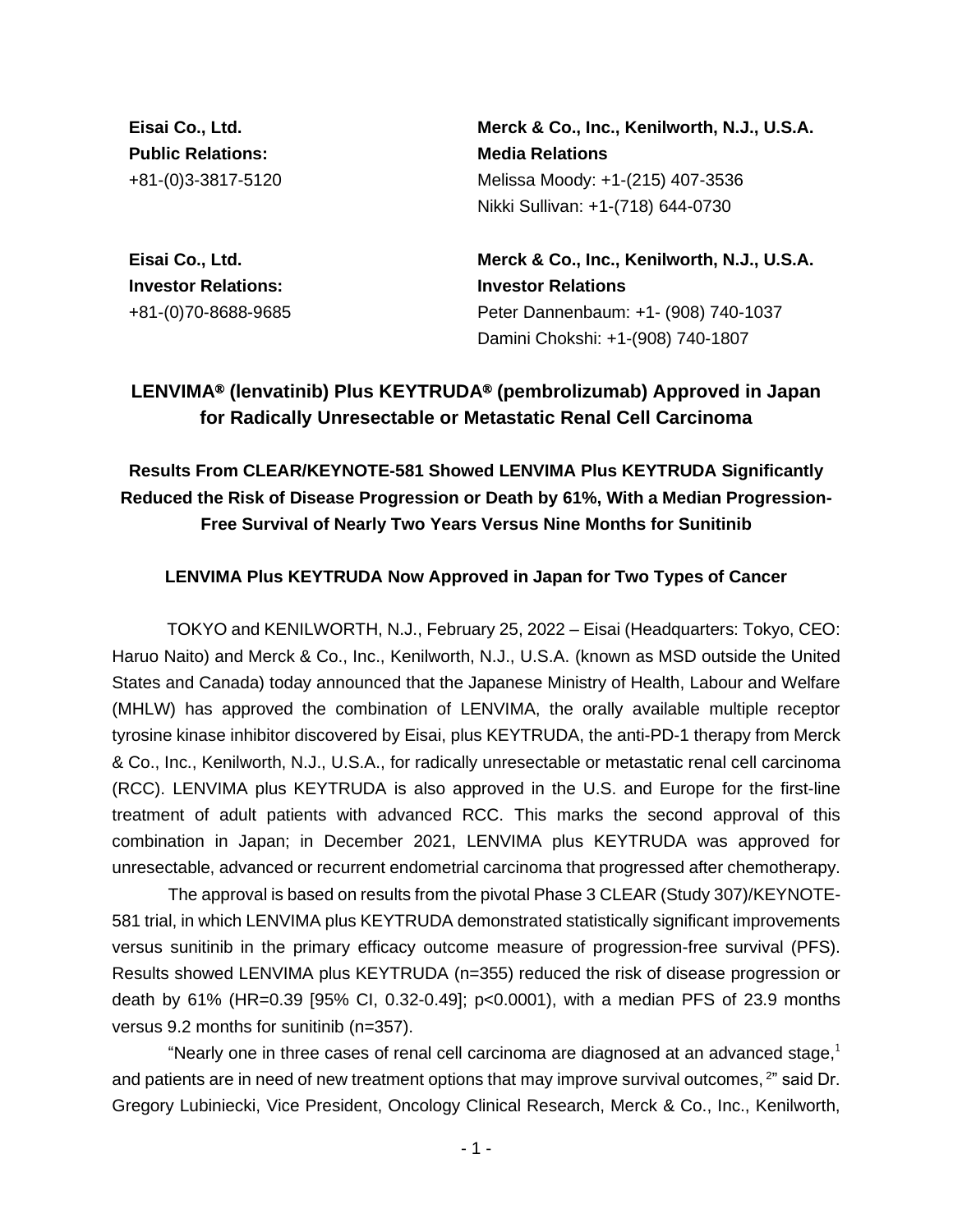N.J., U.S.A. Research Laboratories. "In the CLEAR/KEYNOTE-581 trial, KEYTRUDA plus LENVIMA reduced the risk of disease progression or death by 61% versus sunitinib, a current standard of care. We are encouraged that patients with certain types of advanced renal cell carcinoma may have the opportunity to benefit from this combination."

"Today's milestone for LENVIMA plus KEYTRUDA as a treatment for radically unresectable or metastatic renal cell carcinoma is particularly exciting as it marks the second approval for the combination in Japan," said Terushige Iike, President of Eisai Japan, Senior Vice President, Eisai. "We are thrilled to be able to provide Japanese patients with a new treatment option, illustrating our shared commitment with Merck & Co., Inc., Kenilworth, N.J., U.S.A. to develop therapies with the aim of addressing the unmet needs of those living with difficult-to-treat cancers. We would like to thank the patients, families and healthcare providers who made this approval possible."

The Japanese package inserts for LENVIMA and KEYTRUDA note that in the CLEAR /KEYNOTE-581 trial, adverse reactions were observed in 341 (96.9%) of 352 patients (including 42 of 42 Japanese patients) in the safety analysis set. The most common adverse reactions included diarrhea in 192 patients (54.5%), hypertension in 184 patients (52.3%), hypothyroidism in 150 patients (42.6%), decreased appetite in 123 patients (34.9%), fatigue in 113 patients (32.1%), stomatitis in 113 patients (32.1%), palmar-plantar erythrodysesthesia syndrome in 99 patients (28.1%), proteinuria in 97 patients (27.6%), nausea in 94 patients (26.7%), dysphonia in 87 patients (24.7%), rash in 77 patients (21.9%), and asthenia in 71 patients (20.2%).

Renal cell carcinoma is the most common type of kidney cancer worldwide; about nine out of 10 kidney cancer diagnoses are RCC. $3$  In Japan, there were more than 25,000 new cases of kidney cancer diagnosed and more than  $8,000$  deaths from the disease in 2020.<sup>4</sup> Approximately 30% of patients with RCC will have metastatic disease at diagnosis.<sup>5</sup> Survival is highly dependent on the stage at diagnosis, and with a five-year survival rate of 14% for patients diagnosed with metastatic disease, the prognosis for these patients is poor.<sup>6</sup>

Eisai and Merck & Co., Inc., Kenilworth, N.J., U.S.A. continue to study the LENVIMA plus KEYTRUDA combination across several types of cancer with more than 20 clinical trials.

## **About CLEAR/KEYNOTE-581 Trial<sup>7</sup>**

The approval is based on data from CLEAR (Study 307)/KEYNOTE-581 (ClinicalTrials.gov, [NCT02811861\)](https://www.clinicaltrials.gov/ct2/show/NCT02811861), a Phase 3, multicenter, open-label, randomized trial conducted in 1,069 patients with advanced RCC in the first-line setting. The primary efficacy outcome was PFS as assessed by blinded independent central review (BICR) according to RECIST v1.1. Key secondary efficacy outcome measures were overall survival and objective response rate.

Patients were randomized 1:1:1 to receive LENVIMA (20 mg orally once daily) plus KEYTRUDA (200 mg intravenously every three weeks for up to 24 months), or LENVIMA (18 mg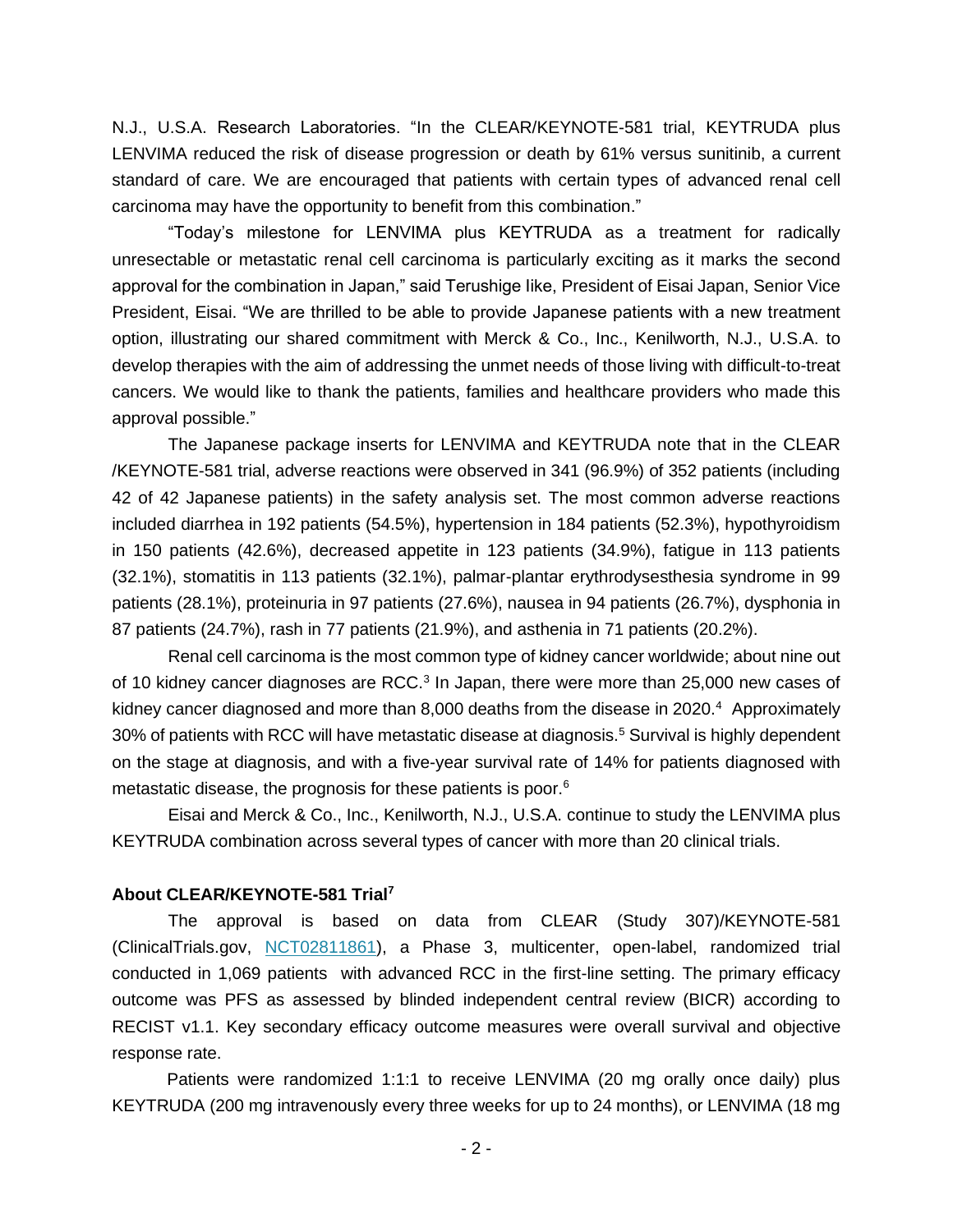orally once daily) plus everolimus (5 mg orally once daily), or sunitinib (50 mg orally once daily for four weeks on treatment, followed by two weeks off treatment). Treatment continued until unacceptable toxicity or disease progression as determined by investigator and confirmed by BICR using RECIST v1.1. If disease progression was observed by imaging evaluation, clinically stable patients with no symptoms indicating disease progression were allowed to continue on study treatment until disease progression was observed in a subsequent imaging evaluation.

# **About LENVIMA**® **(lenvatinib) Capsules**

LENVIMA, discovered and developed by Eisai, is an orally available kinase inhibitor that inhibits the kinase activities of vascular endothelial growth factor (VEGF) receptors VEGFR1 (FLT1), VEGFR2 (KDR), and VEGFR3 (FLT4). LENVIMA inhibits other kinases that have been implicated in pathogenic angiogenesis, tumor growth, and cancer progression in addition to their normal cellular functions, including fibroblast growth factor (FGF) receptors FGFR1-4, the platelet derived growth factor receptor alpha (PDGFRα), KIT, and RET. In syngeneic mouse tumor models, LENVIMA decreased tumor-associated macrophages, increased activated cytotoxic T cells, and demonstrated greater antitumor activity in combination with an anti-PD-1 monoclonal antibody compared to either treatment alone.

Currently, LENVIMA has been approved for monotherapy as a treatment for thyroid cancer in over 75 countries including Japan, in Europe, China and elsewhere in Asia, and in the United States for locally recurrent or metastatic, progressive, radioiodine-refractory differentiated thyroid cancer. In addition, LENVIMA has been approved for monotherapy as a treatment for unresectable hepatocellular carcinoma in over 70 countries including Japan, in Europe, China and in Asia, and in the United States for first-line unresectable hepatocellular carcinoma. LENVIMA has been approved for monotherapy as a treatment for unresectable thymic carcinoma in Japan. It is also approved in combination with everolimus as a treatment for renal cell carcinoma following prior antiangiogenic therapy in over 60 countries, including in Europe and Asia, and in the United States the treatment of adult patients with advanced renal cell carcinoma following one prior anti-angiogenic therapy. In Europe, the agent was launched under the brand name Kisplyx® for renal cell carcinoma. LENVIMA has been approved in combination with KEYTRUDA (generic name: pembrolizumab), for the first-line treatment of adult patients with advanced renal cell carcinoma (RCC) in United States and in Europe. LENVIMA has been approved in combination with KEYTRUDA as a treatment for advanced endometrial carcinoma that is not microsatellite instability-high (MSI-H) or mismatch repair deficient (dMMR) who have disease progression following prior systemic therapy in any setting and are not candidates for curative surgery or radiation in the United States, and has been approved for the similar indication (including conditional approval) in over 10 countries such as Canada and Australia. In some regions, continued approval for this indication is contingent upon verification and description of clinical benefit in the confirmatory trials. In Europe, it has been approved in combination with KEYTRUDA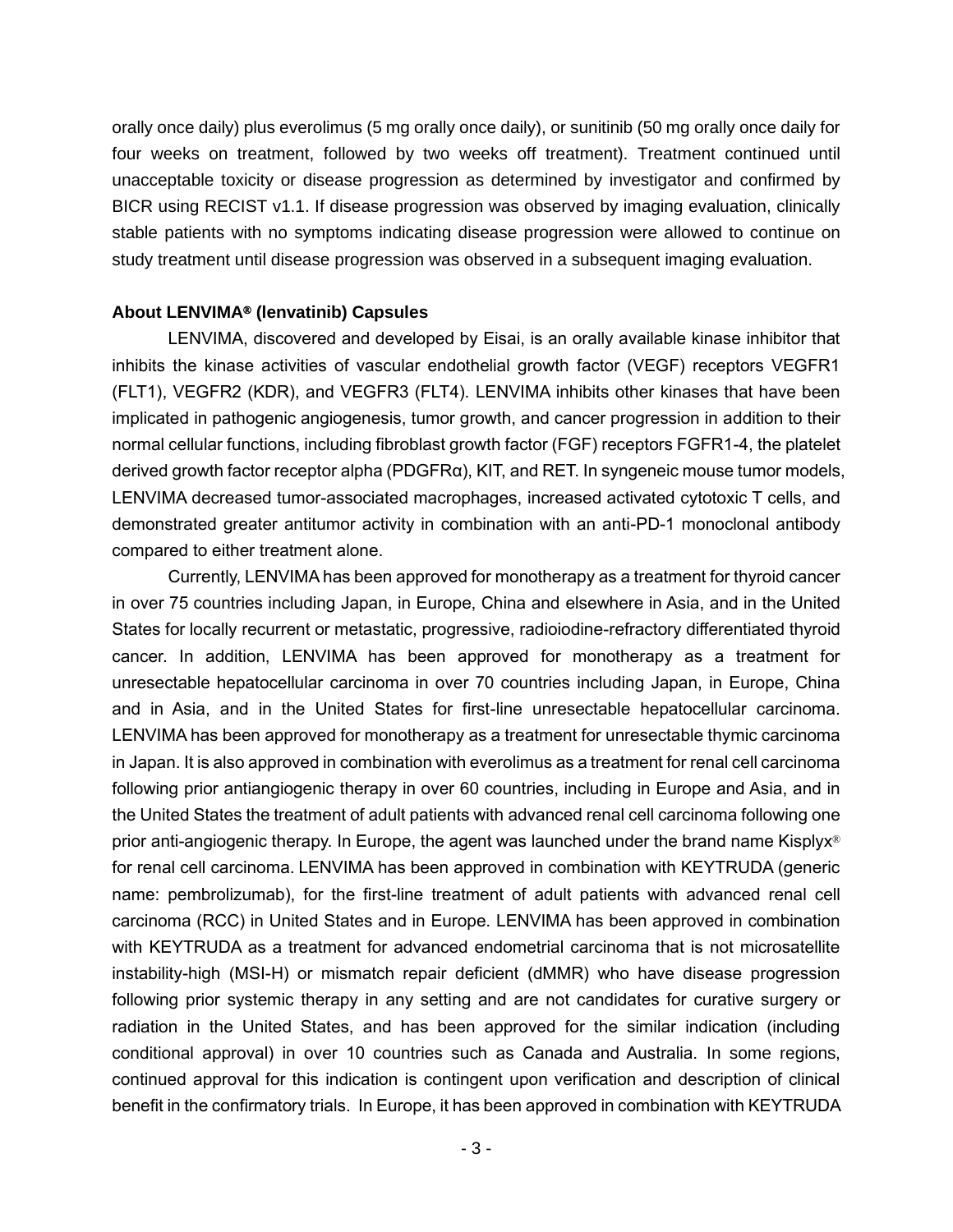(generic name: pembrolizumab) as the treatment of advanced or recurrent endometrial carcinoma in adults who have disease progression on or following prior treatment with a platinum-containing therapy in any setting and who are not candidates for curative surgery or radiation. In Japan, it has been approved in combination with KEYTRUDA (generic name: pembrolizumab) for the treatment of patients with unresectable advanced or recurrent endometrial carcinoma that progressed after cancer chemotherapy and with radically unresectable or metastatic renal cell carcinoma.

## **About KEYTRUDA**® **(pembrolizumab) Injection, 100mg**

KEYTRUDA is an anti-programmed death receptor-1 (PD-1) therapy that works by increasing the ability of the body's immune system to help detect and fight tumor cells. KEYTRUDA is a humanized monoclonal antibody that blocks the interaction between PD-1 and its ligands, PD-L1 and PD-L2, thereby activating T lymphocytes which may affect both tumor cells and healthy cells.

Merck & Co., Inc., Kenilworth, N.J., U.S.A. has the industry's largest immuno-oncology clinical research program. There are currently more than 1,700 trials studying KEYTRUDA across a wide variety of cancers and treatment settings. The KEYTRUDA clinical program seeks to understand the role of KEYTRUDA across cancers and the factors that may predict a patient's likelihood of benefitting from treatment with KEYTRUDA, including exploring several different biomarkers.

#### **About the Eisai and Merck & Co., Inc., Kenilworth, N.J., U.S.A. Strategic Collaboration**

In March 2018, Eisai and Merck & Co., Inc., Kenilworth, N.J., U.S.A., known as MSD outside the United States and Canada, through an affiliate, entered into a strategic collaboration for the worldwide co-development and co-commercialization of LENVIMA. Under the agreement, the companies will jointly develop, manufacture and commercialize LENVIMA, both as monotherapy and in combination with KEYTRUDA, the anti-PD-1 therapy from Merck & Co., Inc., Kenilworth, N.J., U.S.A.

In addition to ongoing clinical studies evaluating the LENVIMA plus KEYTRUDA combination across several different tumor types, the companies have jointly initiated new clinical studies through the LEAP (LEnvatinib And Pembrolizumab) clinical program and are evaluating the combination in more than 10 different tumor types across more than 20 clinical trials.

# **Eisai's Focus on Cancer**

Eisai focuses on the development of anticancer drugs, targeting the tumor microenvironment (with experience and knowledge from existing in-house discovered compounds) and the driver gene mutation and aberrant splicing (leveraging RNA Splicing Platform) as areas (*Ricchi*) where real patient needs are still unmet, and where Eisai can aim to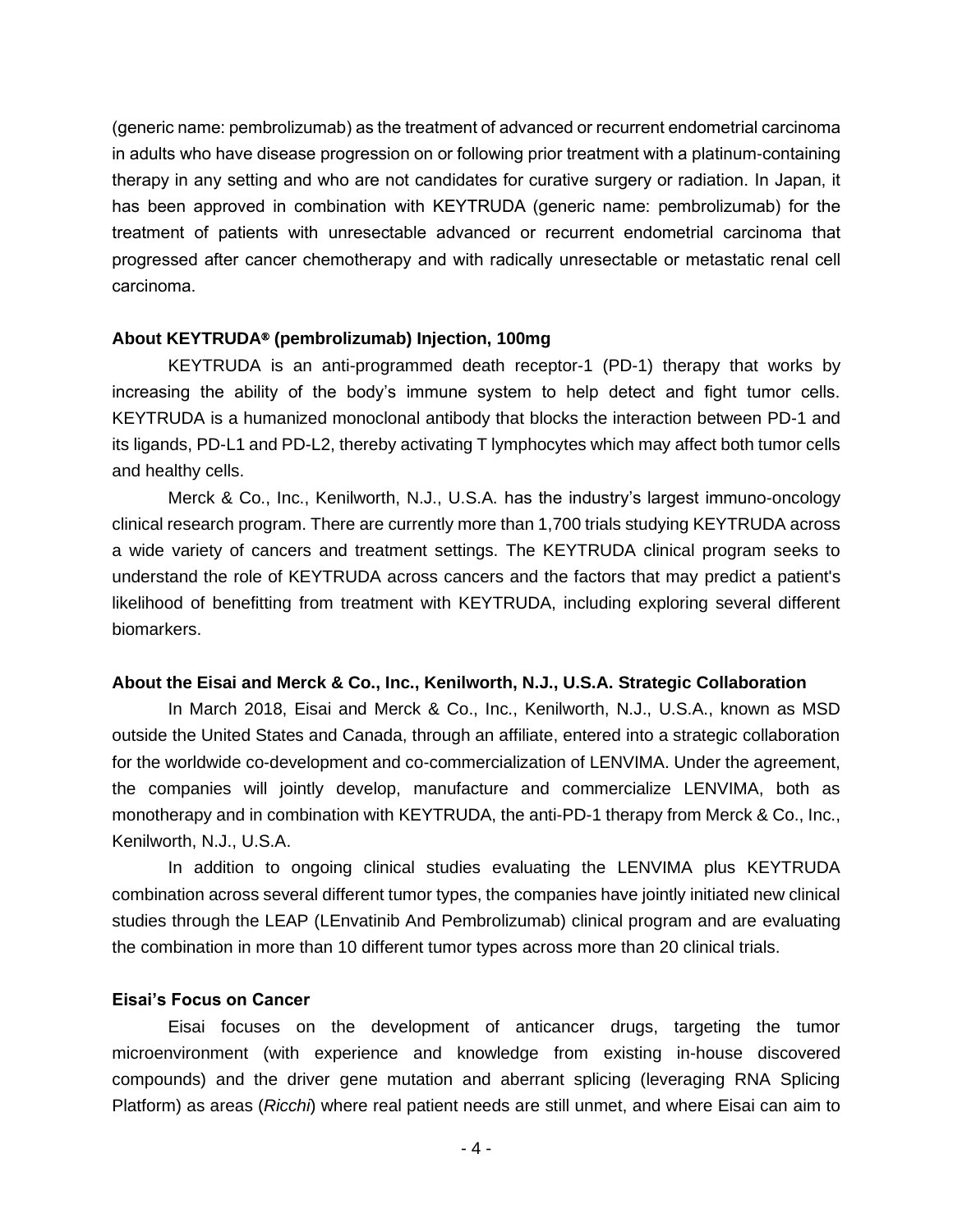become a frontrunner in oncology. Eisai aspires to discover innovative new drugs with new targets and mechanisms of action from these *Ricchi*, with the aim of contributing to the cure of cancers.

## **About Eisai**

Eisai is a leading global research and development-based pharmaceutical company headquartered in Japan, with approximately 10,000 employees worldwide. We define our corporate mission as "giving first thought to patients and their families and to increasing the benefits health care provides," which we call our *human health care* (*hhc*) philosophy. We strive to realize our *hhc* philosophy by delivering innovative products in therapeutic areas with high unmet medical needs, including Oncology and Neurology. In the spirit of *hhc*, we take that commitment even further by applying our scientific expertise, clinical capabilities and patient insights to discover and develop innovative solutions that help address society's toughest unmet needs, including neglected tropical diseases and the Sustainable Development Goals.

For more information about Eisai, please visit [www.eisai.com](http://www.eisai.com/) (for global headquarters: Eisai. Co., Ltd.), [us.eisai.com](http://us.eisai.com/) (for U.S. headquarters: Eisai, Inc.) or [www.eisai.eu](http://www.eisai.co.uk/) (for Europe, Middle East, Africa, Russia, Australia and New Zealand headquarters: Eisai Europe Ltd.), and connect with us on Twitter [\(U.S.](https://twitter.com/eisaius) and [global\)](https://twitter.com/eisai_sdgs) and LinkedIn (for [U.S.](https://www.linkedin.com/company/eisai/) and  $EMEA$ ).

## **Merck & Co., Inc., Kenilworth, N.J., U.S.A.'s Focus on Cancer**

Our goal is to translate breakthrough science into innovative oncology medicines to help people with cancer worldwide. At Merck & Co., Inc., Kenilworth, N.J., U.S.A., the potential to bring new hope to people with cancer drives our purpose and supporting accessibility to our cancer medicines is our commitment. As part of our focus on cancer, Merck & Co., Inc., Kenilworth, N.J., U.S.A. is committed to exploring the potential of immuno-oncology with one of the largest development programs in the industry across more than 30 tumor types. We also continue to strengthen our portfolio through strategic acquisitions and are prioritizing the development of several promising oncology candidates with the potential to improve the treatment of advanced cancers. For more information about our oncology clinical trials, visit [www.merck.com/clinicaltrials.](http://www.merck.com/clinicaltrials)

# **About Merck & Co., Inc., Kenilworth, N.J., U.S.A.**

For over 130 years, Merck & Co., Inc., Kenilworth, N.J., U.S.A., known as MSD outside of the United States and Canada, has been inventing for life, bringing forward medicines and vaccines for many of the world's most challenging diseases in pursuit of our mission to save and improve lives. We demonstrate our commitment to patients and population health by increasing access to health care through far-reaching policies, programs and partnerships. Today, Merck & Co., Inc., Kenilworth, N.J., U.S.A. continues to be at the forefront of research to prevent and treat diseases that threaten people and animals – including cancer, infectious diseases such as HIV and Ebola, and emerging animal diseases – as we aspire to be the premier research-intensive